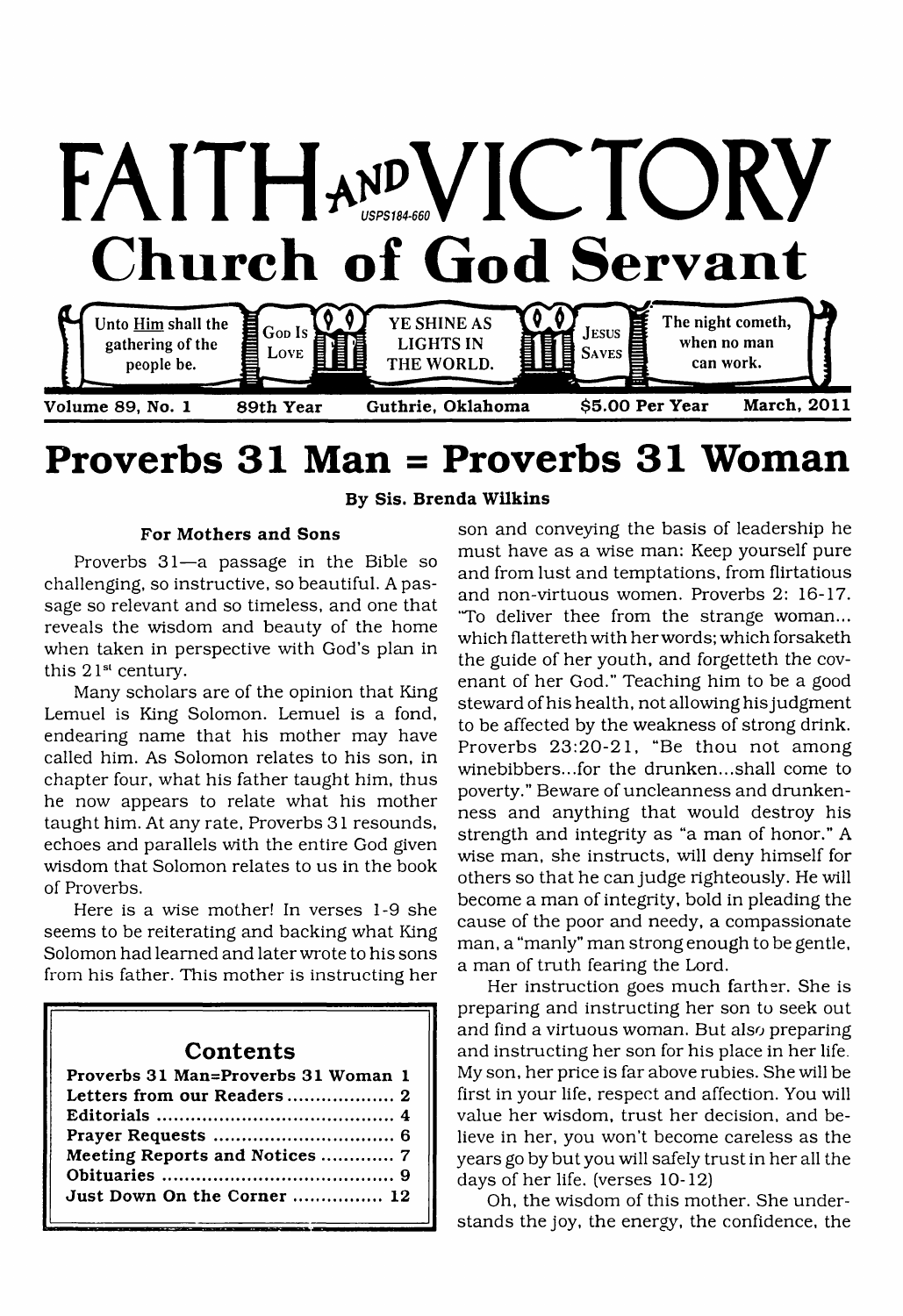exuberant happiness that shouts from the Proverbs 31 woman because...she fears the Lord first and...she is a wife that is supported and esteemed by a strong Godly man. A "man" that submits to his wife's God given role in their home. This is not a submission of giving up his place of leadership but an acknowledgment of God's plan and order of the home. A woman that loved can't help, if she is following her God ordained role, but do him good and not evil all the days of her life (verse 12).

The pattern of the home is set; the husband provides and the wife is a good steward over her household. She supplies her household and gives to others. He has set the pattern by looking out for the poor and needy, therefore he welcomes and encourages her generosity (verse 20). He communicates well with his wife; they are partners together in building their home, their ambitions, and their finances so that she can be as one with him in her helpmeeting... "considereth a field and buyeth it" (verse 16).

Again this Proverbs 31 man is a man of integrity and honor. In the days of the Proverbs 31 woman, the cities were walled. The gates had large rooms built into them; matters of public welfare were transacted there. Known to be a reputable man, "he sitteth among the elders of the land", (verse 23.) Recognized as a leader, an honorable man, he is held in high esteem by the townspeople therefore is truly a man of influence. His wife can trust his leadership and finds strength and honor (verse 25) that resounds in her realm of "influence" as she serves and is effective to those around her. Rejoicing in the peace and harmony of the home, she is able to bear the trials and heartaches that even the wise and virtuous must meet in this life. She is a "wall", Song of Solomon 8:9; she has built her life on Godly convictions and is unyielding to the immoral and evil advances from other men and the world around her.

She relishes the career that God has so wisely set before her to build her home, enjoying the fruits of love and harmony that it brings. Although very successful in her role, her words (verse 26) do not lord over her husband. She recognizes the wisdom of God's plan for his leadership, cherished by his sacrificial love for her and their family. She enjoys the oneness they share and with wisdom and kindness she looketh well to the ways of her household (verse 27). Confident in her man, she finds fulfillment

through reverencing and help-meeting her husband and family. This confidence radiates love to her children who in turn call her blessed, (verse 28), another attribute to the harmony of the home.

As a man so comfortable and in tune with his God given role of the home he has no need to be controlling, selfish or jealous. He prayerfully leads the home following God's example of the church. Sacrificial love, consideration, and tenderness promote so much adoration and respect the Proverbs 31 woman is eager to helpmeet her husband. He in turn praises her far above all women, (verse 28) not forgetting her sacrifices, her submission to the Lord and her God given role in his life.

And so..., the Proverbs 31 man = the Proverbs 31 woman. The wheel turns smoothly. God's beautiful plan for husband and wife to dwell peacefully together, to fill their "own" God ordained places in each others life is assured. It will happen! It is possible! How? When each one prayerfully follows the pattern set before them, and a places in each others lift<br>ordained places in each others lift<br>will happen! It is possible! How?<br>"Prayerfully follows the pattern set"<br>"All The Days of Their Lives."



SC—Dear Saints: I feel I am overdue in giving God the thanks and praise for His blessings on us this past year. Before I was expecting our first child, Hamilton and I had expressed our desire to be able to have a home birth so we could be less exposed to the pressures and procedures of the medical world. So we prayed and I started searching for a local midwife. I didn't know if South Carolina even made allowances for home births. I found several midwives but one caught my attention more than the others. At the time I couldn't explain why but now I know that the Lord was guiding my eyes.

When I was first expecting our baby we met the midwife and were very impressed with her. We found out she was a Christian, and God was brought up more than once in the conversation. We told her of our convictions and how we wanted to shield our baby as much as possible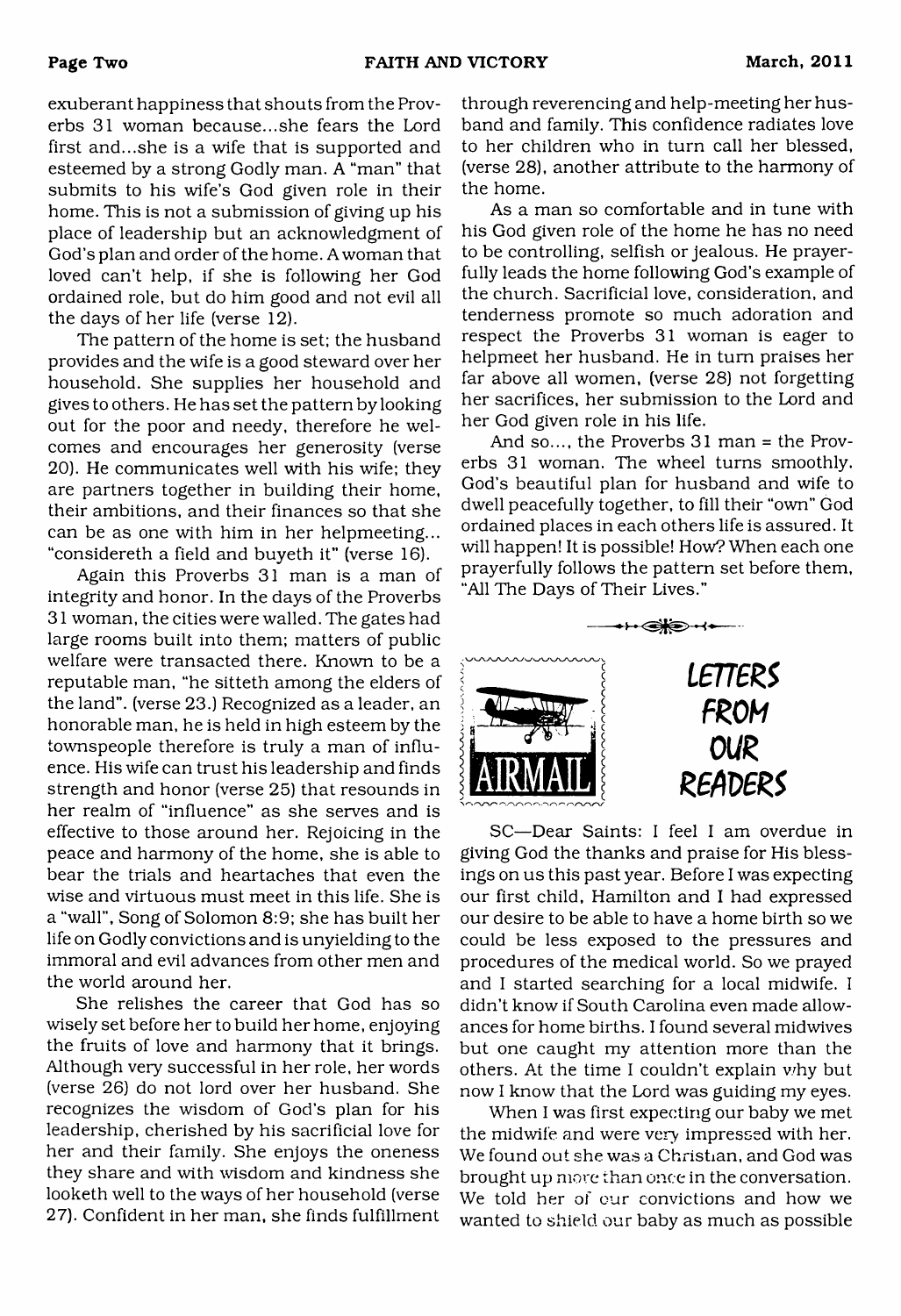from medical interventions. She sent both of us to have blood tests done to determine blood types and other things about me. I can still remember the day she called me. The first thing she told us was that we had the Rh factor as an issue and that the test showed my platelets were very low. She was very concerned with the platelet count and told me that if they didn't come up soon that she couldn't serve us as our midwife; that we'd have to go under the care of an OB/GYN and possibly a hematologist because of the risk of hemorrhage during delivery. She also told us that if we were going to do the Rhogam® shot we needed to do it right away. When I got off the phone with her I was scared and very discouraged. I remember crying and praying. I remembered the woman in the Bible with the issue of blood. She had courage to push through the crowd and touch just the hem of Jesus' robe and because of that she was healed. I knew my situation was different but that it still involved the blood. In my prayer time I was finally able to come to the place where I told the Lord that I knew He made my blood and that He made women to have children and I was going to trust Him no matter what happened.

I called different ones for prayer and started research into any natural ways to bring my platelets up. I found three things that I could take that would improve my blood and possibly help bring the platelet count up. I started trying to incorporate them into my diet. It was very hard because the things I was taking were not at all pleasant. They tasted bad and made me sick to my stomach but I was trying my best to take them until my next blood test. I struggled along for a couple of weeks with this and I was getting weary of forcing myself to eat what made me sick. The Lord started gently dealing with me about what I was doing. I had told Him I would trust Him and yet I was appearing to put my trust in something else. I'm not saying that taking herbs and things is wrong but in my situation, the Lord wanted me to lean completely on Him. So, I stopped taking them and told the Lord that I knew He could heal me if he wanted to. In the meantime, our midwife apologized for the way she scared me and agreed to help us all she could. Hamilton and I had decided that we were going to trust the Lord with the Rh factor and that He would take care of it all.

By state law we had to have two visits with

an OB/GYN throughout the pregnancy. The first visit didn't go well at all. The doctor wasn't concerned about the platelet count but didn't respect our beliefs and pushed the Rogham shot on us. He made us feel that we didn't love our child enough to take care of it. We came away saying "Okay Lord, first visit down one more to go!" I was dreading my next blood test but we had people praying for us and I knew that God would be with me even if the birth had to happen in a medical setting. I did the next blood test and it came back saying that my platelets had come up!! Praise the Lord! They still were not up to normal but the midwife said that she would be okay with doing a home birth if they continued to trend upward. I was to have one more blood test before the birth. I was just so happy that the Lord had answered prayer and that He was healing my blood.

Our second visit with the doctor was not much better than the first. He threw a fit about another test that I hadn't done and because we hadn't done the shot. He even wrote out the prescription for it. We were afraid that he wouldn't approve me for home birth. But he signed the paper and we walked out of there so relieved. In all of this, at the different visits with the midwife, I tried to be straight-forward in telling her of what the Lord was doing with us; that He was teaching us to trust Him. We had several good conversations about God and His goodness. She told me of some of her other clients with needs and I told her that I would pray for them. Her husband also lost his job and we got under a burden that the Lord would provide him with a job. We tried to stay on top of checking if he had a job yet and telling them that we were really praying. She was touched. I started feeling like the Lord had led us to this woman for a reason. I told the Lord that I was willing to be used of Him. She told me at one of our visits that she had a client with a complication, and she told her she would tell me because I was a prayer warrior. We never know how far our lights will shine.

Before the birth of our child, the Lord provided our midwife's husband with a job, answered prayer for her clients and brought my platelets up to a level where there was almost no concern. "Is it true that every sickness may be laid at Jesus feet...all my trouble, care and sorrow...? Yes! My brother...He'll remove with tender mercy for He's just the same today!"

(Continued on page six.)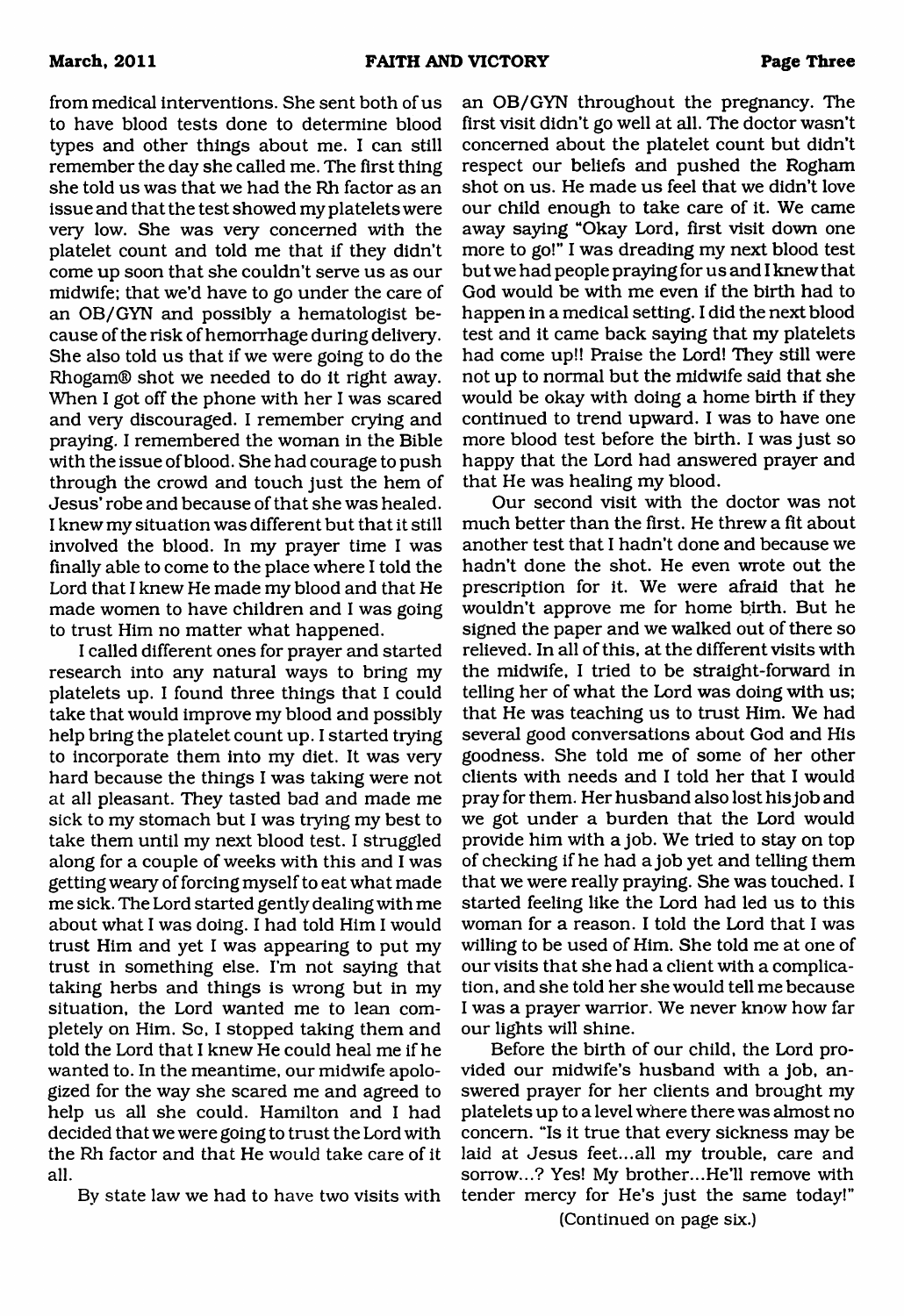## **FAITH AND VICTORY 12 PAGE HOLINESS MONTHLY**

. . . . . .

This non-sectarian paper is edited and published in the interest of the universal CHURCH OF GOD each month (except August of each year, and we omit an issue that month to attend camp meetings), by Willie Murphey, and other consecrated workers at the FAITH PUBLISHING HOUSE. 4318 S. Division, Guthrie. OK 73044.

Notice to subscribers: When you move or change your address, please write us at once, giving your old and new address, and include your zip code number.

Dated copy for publication must be received by the 18th of the month prior to the month of issue.

## **SUBSCRIPTION RATES**

. . . . . . . . . Single copy, one year......................................................\$5.00 Package of 5 papers to one address, one year ......... \$20.00 Larger quantities are figured at the same rate.

This publication teaches salvation from all sin, sanctification for believers, unity and oneness for which Jesus prayed as recorded in John 17:21, and manifested by the apostles and believers after Pentecost. By God's grace we teach, preach, and practice the gospel of the Lord Jesus Christ-the same gospel that Peter, John, and Paul preached, taught, and practiced, including divine healing for the body. James 5:14-15.

Its motto: Have faith in God. Its object: The glory of God and the salvation of men; the restoration and promulgation of the whole truth to the people in this "evening time" as it was in the morning Church of the first century; the unification of all true believers in one body by the love of God. Its standard: Separation from sin and entire devotion to the service and will of God. Its characteristics: No discipline but the Bible, no bond of union but the love of God, and no test of fellowship but the indwelling Spirit of Christ.

Through the Free Literature Fund thousands of gospel tracts are published and sent out free of charge as the Lord supplies. Cooperation of our readers is solicited, and will be appreciated in any way as the Bible and the Holy Spirit teach you to do or stir your heart. "Freely ye have received, freely give." Read Ex. 25:2; I Chron. 29:9; II Cor. 9:7; and Luke 6:38.

Freewill offerings sent in to the work will be thankfully received as from the Lord. Checks and money orders should be made payable to Faith Publishing House. All donations are tax deductible.

A separate Missionary Fund is maintained in order to relay missionary funds from our readers to the support of home and foreign missionaries and evangelists.

In order to comply with Oklahoma laws as a non-profit religious work, the Faith Publishing House is incorporated thereunder.

The *Faith and Victory* is published monthly, except August, for \$5.00 per year by:

**FAITH PUBLISHING HOUSE**

**P. O. Box 518. 4318 S. Division, Guthrie, OK 73044 Office phone numbers: 405-282-1479, 800-767-1479; fax number: 405-282-6318. Internet address: <http://www.faithpublishing.com>**

**Postmaster: Send address changes to:** *Faith and Victory,* **P. O. Box 518, Guthrie, OK 73044.**

**1** 14:1-2.

"Let not your heart be न्न) troubled: ye believe in God,  $\mathcal{E}$  ditorials  $\frac{1}{2}$  Father's house are many Father's house are many mansions: if *it were* not *so,* I would have told you. I go



"I press toward the mark for the prize of the high calling of God in Christ Jesus." Philippians 3:14.

In 1701, under the reign of Frederick I, the first king of Prussia, there began construction of a magnificent "Amber Room" in Charlottenburg Palace, located near the German city of Berlin. The walls consisted of panels that were covered with an intricate mosaic of flat, polished pieces of amber. Amber is a stone formed from the resin of trees that were buried at an earlier period of time and subsequently hardened into varying shades of a semi-transparent honey colored fossilized rock. The elegant design of the room was created by the talented German baroque sculptor Andreas Schlüter and the design was implemented by the Danish amber artisan Gottfried Wolfram with the aid of Ernst Schacht and Gottfried Turau. The mosaic panels of amber were bordered by vertical columns of mirrors and framed by intricate wood carvings covered with pure gold. Semi-precious stones and murals accented the lavish aesthetics of the room. One could describe its exquisite beauty as radiating the pleasing warm glow of fossilized sunshine.

On one of Peter the Great's visits to Charlottenburg Palace he openly expressed his admiration for the beauty of the "Amber Room." In 1716, Frederick William I, son of the king who started the room, gave it to the emperor of Russia as a token of good will in observance of a peace agreement they had made. The room was dismantled, boxed in 18 large crates and moved to the Winter House in St. Petersburg, Russia. In 1755 at the direction of Czarina Elizabeth, it was moved to Tsarskoye Selo, the palace residence of the Russian imperial family at Pushkin where it was reassembled and enlarged with more amber imported from Berlin to fill the space of its new location. The amber panels decorated three walls of the new location and the fourth wall was finished with mirrors and mosaics of stones from the Ural mountains and the Caucasus mountain regions of the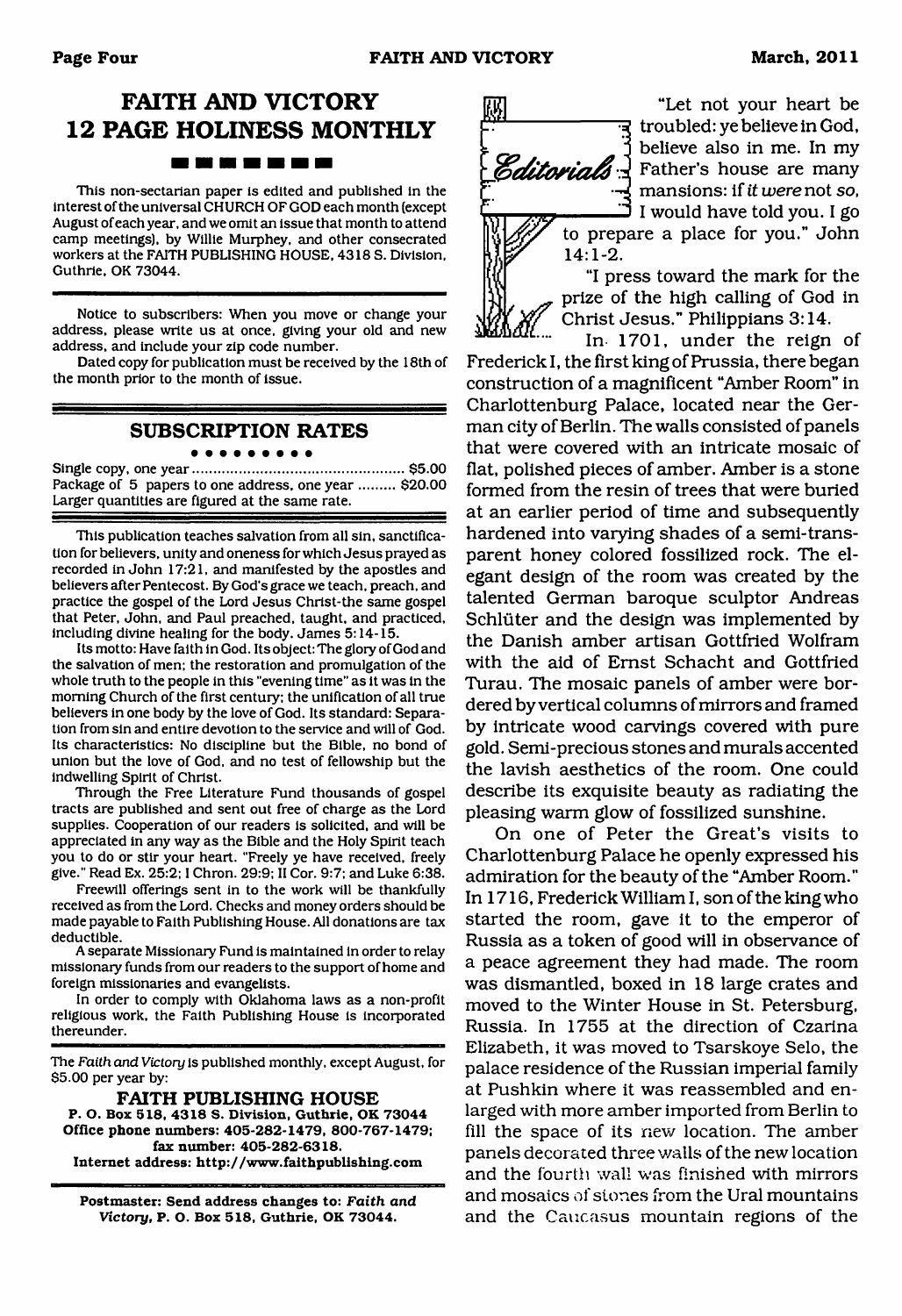country. The ceiling was decoratively finished and the floor was a mosaic of fine wood. Czarina Elizabeth used it for a private meditation room, Catherine the Great used it for a gathering room and Alexander II used it to house his trophies. Nearly six tons of amber and other semi-precious stones were subtly blended into the artful expressions of beauty that contributed to the royal splendor of the room. The finely detailed craftsmanship and warm opulent radiance of the "Amber Room" caused some to refer to it as an eighth wonder of the world.

This lovely room continued to cast its delightful amber charms on its occupants until June of 1941 when Adolph Hitler ordered a massive contingent of nazi soldiers to invade Russia. As the soldiers neared Pushkin, the officials attempted to hide the amber panels by covering them with wallpaper. But, when the German military arrived they easily discovered the treasured room and quickly took it apart, crated it up and within 36 hours began hauling it away. They moved it to Königsberg museum in Germany where it remained until about August of 1944.When the Allied forces, in the later part of WWII, began air strikes in this area of Germany, the beautiful panels of the "Amber Room" disappeared and have not been found since. There have been a few pieces of amber claimed to be from this famed room and a mosaic also believed to be from it found in the possession of a deceased soldier's heirs. However, despite intense investigative efforts by Russian agents and other interested parties, the whereabouts of this historical treasure remains a mystery.

What would it be like to have a room like that—to sit on a couch and chat with friends, to have a nice thanksgiving dinner, to spend a quiet evening with family, perhaps playing a piano or reading a book? To most of us a room of this luxurious magnificence is something we can only dream of or perhaps see in pictures. A single panel might cost more money than most of us make in a lifetime. No, a room like this is not likely to be the lot of average folks, it is reserved for kings and royalty.

But wait a minute, aren't we called to be kings and priests, aren't we to be a chosen generation, a royal priesthood, a peculiar people to show forth the praises of the One Who hath called us out of darkness into His marvelous light. Aren't our bodies to be the temple of God, a place where the Holy Spirit dwells? If this is

true, then we should have a room in our hearts that shines far brighter than the "Amber Room." We have heard all of our lives about Heaven being a place with streets of gold, walls of jasper and seas of glass. No doubt it will have much more than we will ever imagine on this earth, but surely it is God's will that we have a sample of these glories in our heart today. We can read in the Old Testament about all the beauty and splendor that was built into Solomon's temple all of the gold and ornate decorations and beautiful vessels that were dedicated to the service of God, the cherubims whose wings stretched over the mercy seat and how God's very presence filled the most holy place. These things have symbolic representations to our Christian experience.

Our conversation, our bodies, our heart and our actions should all radiate the glory of Christ. When others are with us they should be able to tell there is something different about us. Have you ever had a stranger swear in your presence and then try to apologize to you for their inappropriate language, and you never said anything to them about it? Have you witnessed a stranger come into the meeting of the Saints while they were singing the songs of Zion and become so nervous and uneasy that they got up and walked out by the time we had prayer. The glory and love of the Lord shining in the countenance and in the eyes of a child of God is not something that people in this sin darkened world easily miss. They may appreciate it or they may despise and ridicule it, but they don't miss it.

The problem with too many professing "Christians" today is that they only have a luke-warm experience. They are trying to fulfill the lusts of the flesh and at the same time claim to be on the highway of holiness. They are miserable in their lives, and the world, their children and others see their inconsistent actions. There is no "Amber Room" in their hearts. The place that should be bright and glorious is instead filled with dross, cares of this world and a dreary faithless outlook on life. Oh, it could be that the enemy has come and carted their glorious room away.

In 1979 reconstruction began on a new "Amber Room." For twenty-four years workers labored to replicate the lost room and in 2003 the re-creation was opened to the public at Tsarskoye Selo State Museum. This project began in a financially troubled time and much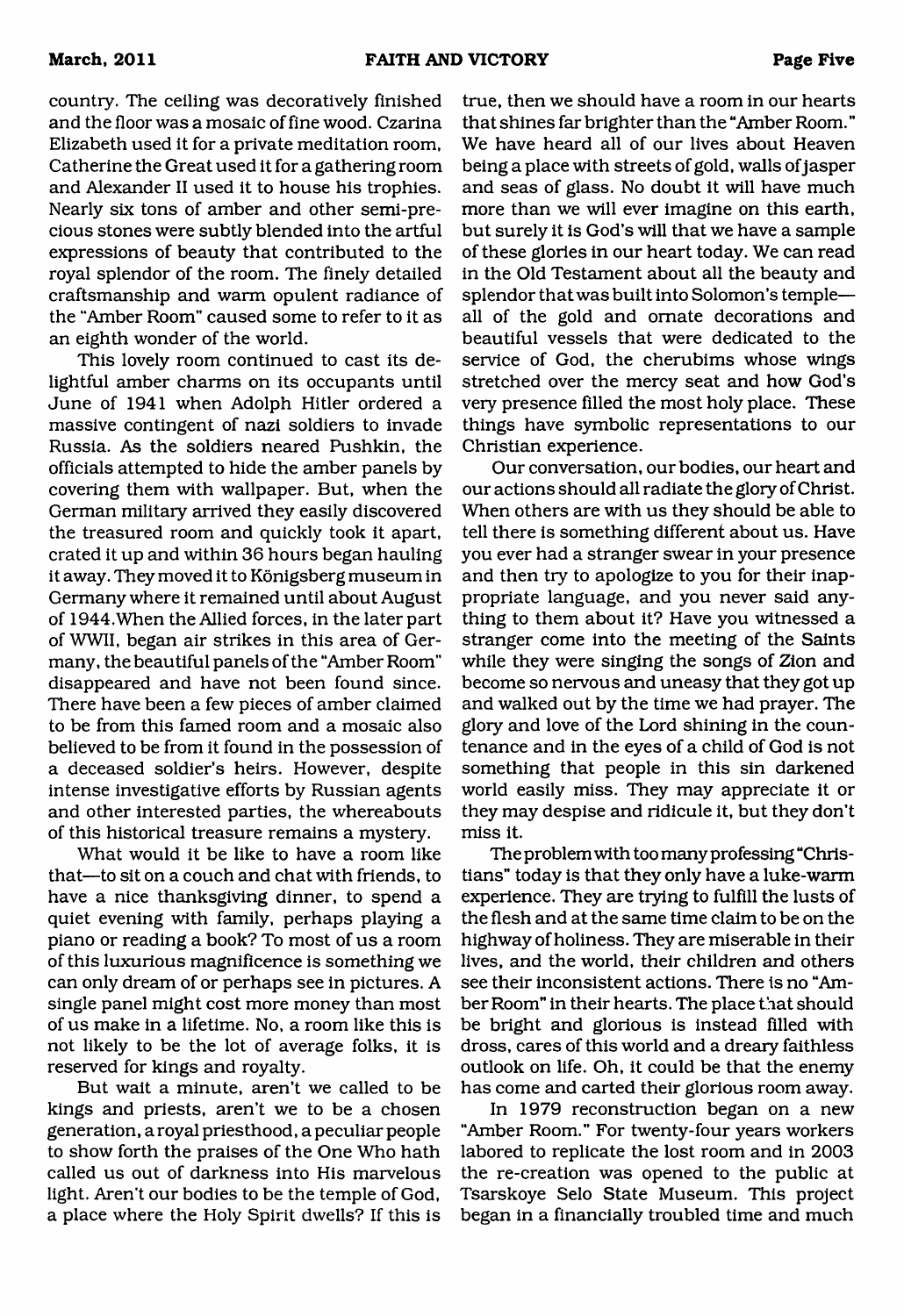of the funding came from contributions by a German company. The re-opening coincided with the tri-centennial celebrations of St. Petersburg's founding as the capital city of the Russian Empire.

When we experience the blessing of salvation from the Lord and we seek for His Holy Spirit to fill our lives we receive a special treasure that should be carefully guarded and cared for. There is an enemy that will take this treasured blessing from us if we become slothful. If that happens, one should immediately recognize their need and take whatever corrective action is necessary to regain the presence of the Lord in their hearts. It could be that sin has damaged one's life so severely that it means starting over for the Lord with a totally new beginning. To have the presence of the Lord is worth whatever sacrifice one must make, for the value of our soul is greater than all the riches and wealth of this world. Apostle Paul recognized the value of his eternal soul, the need for having Christ in his heart and the importance of obtaining a heavenly prize. This is why he said, "...Forgetting those things which are behind, and reaching forth unto those things which are before, I press toward the mark...." It may be there have been hard things that happened to us that we have to forgive, forget and put behind us. Sometimes it takes real energy on our part to forgive and forget deep wounds—even requiring the grace of God to successfully accomplish. The forgetting is not like something that just slipped out of our mind while we were busy with something else. It is that we refuse to dwell on the action that caused us loss or injury, or hindered us from doing the Lord's will. It is a work on our part that prepares and opens our hearts to receive this precious treasure from God and is sanctioned by His blessing.

It is also important for us to reach forth and press toward our heavenly goal. It is almost like climbing a ladder; one reaches out with their hands to grasp the next rung and then at the same time presses themselves forward with their feet. Incorporating truth into our lives is like this, we study and search for it and then when we find it we obey it. God will reward those who diligently search for truth with its discovery and He will bless those who obey it. "Now therefore, if ye will obey my voice indeed, and keep my covenant, then ye shall be a peculiar treasure unto me above all people...." Exodus 19:5.

Jesus told His followers, "Ye are the light of the world. A city that is set on an hill cannot be hid...Let your light so shine before men, that they may see your good works, and glorify your Father which is in heaven." Matthew 5:14-16. When we find Christ, the Pearl of Great Price, and He lives in us, then we will produce much good fruit that will bring glory to our heavenly Father and will warm the souls around us by the radiant beams of Divine love which touches their lives. May God help us to possess many heavenly treasures in our heart.

> —Bro. Willie E. Murphey [wemurphey@yahoo.com](mailto:wemurphey@yahoo.com) ਵ≕⊛⊶

## <span id="page-5-0"></span>**LETTERS FROM OUR READERS**

(Continued from page three.) When I went into labor, we trusted the Lord to take care of everything. My husband's family was pretty nervous about us having an out-ofhospital birth and we trusted the Lord to take care of them too. There were a couple of scary times during the labor and birth but we could call on the Lord (with the midwife and her assistant agreeing with us) and He turned the situation around. He gave us a healthy little girl and our desire to have her in our home. We will never, ever be able to repay the Lord for His kindness to us. He is SO worthy to be trusted!! This has really been a faith builder to us. We want so much to live our lives for God so that our lights will shine to others and that He would be pleased to claim us as His children.

—Bro. Hamilton and Sis. Krista Clark



TN—Please remember me in prayer, I need special help from the Lord. —Bro. David Runion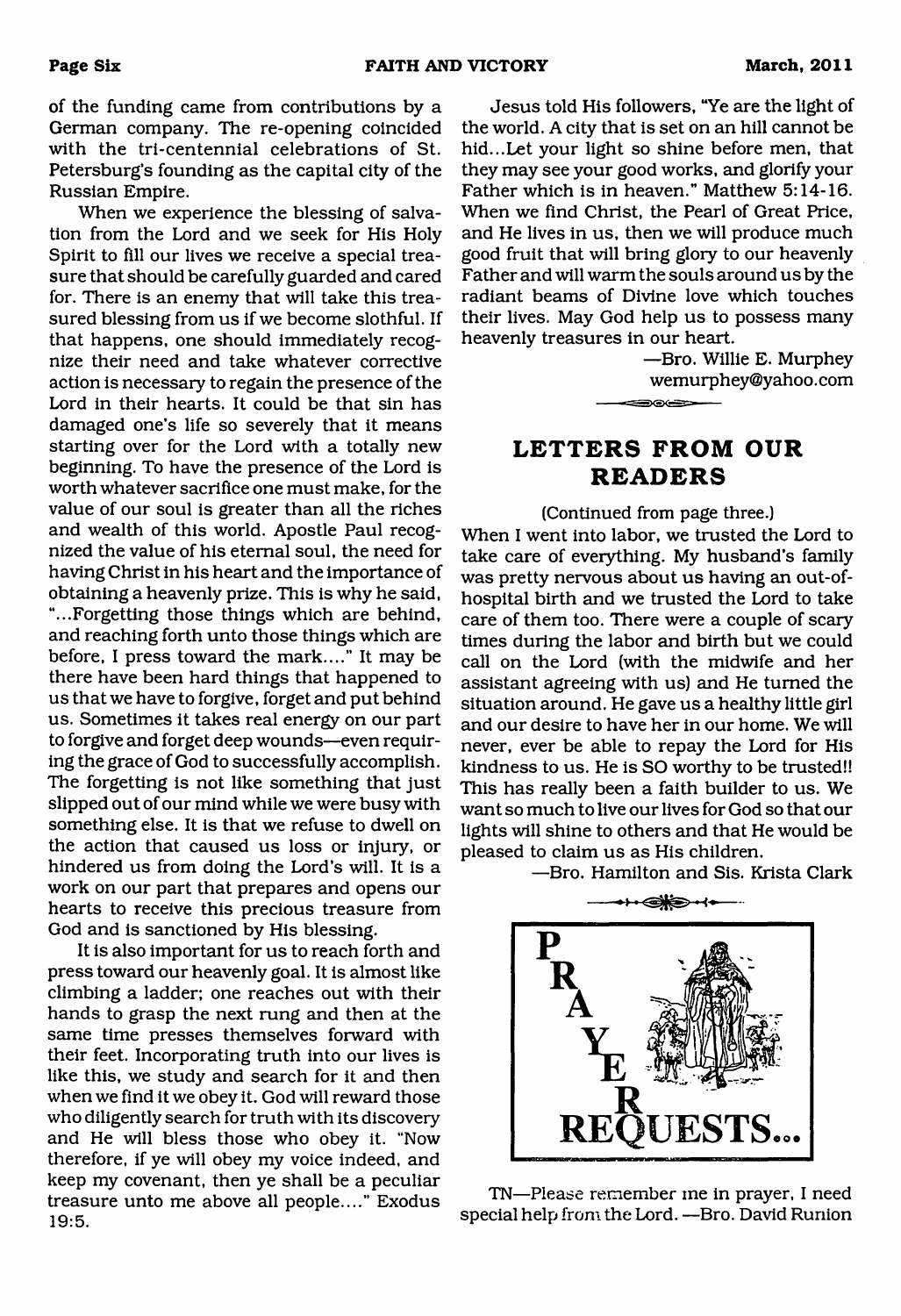KY—There are some serious needs that we would like the Saints to remember in prayer concerning our son-in-law's family. He just recently lost his brother, Troy, with pneumonia and along with the grief of his loss there have been some heavy financial burdens placed on them. His youngest brother has some serious personal needs. His oldest brother, Buddy, has a 14 year old daughter, Starr, has a blood condition that the medical professionals have been unable to diagnose. These needs along with some other issues are a heavy burden to our family and we as an interest in your prayers fir them. —Sis. Kay Griffitt

WV—We are thankful for how the Lord has blessed Bro. Mancil Doolittle to recover from a serious stroke. He has now been able to go home and is eating, talking and using his left side in a limited way. Continue to remember them in prayer. 

## **Standing Prayer Requests**

Sis. Agnes Burleson Bro. Gary Burleson Sis. Gladys Cashio Sis. Helen Carson Sis. Genevieve Carver Sis. Elizabeth Corteway Sis. Waneta Creel Bro. Terry Dawson Sr. Bro. Mancil Doolittle Sis. Guy Domin Sis. Dorall Forbes Bro. Dan Gellenbeck Bro. Troy Gentry Jaden Howard Sis. Patsy Jordon Sis. Eamestine Jordon Sis. Karoline Kessler Bro. Mark and Sis. Darlene Knight Sis. Virginia Myers Sis. Elsie M. Offerman Sis. Melba Powell Sis. Sharon Quave Bro. Vernon Robinson Bro. David Runion Sis. Ruth Shehee Sis. Cheryl Smith Bro. Michael Smith Bro. Edward and Sis. Gloria Taylor Sis. Imogene Taylor The Mitch Taylor family Sis. Norma Tiller Bro. Delmar Wilkins Bro. Curtis Williams Sis. Jan Wood

## **MEETING DATES**

**Neosho, MO (Spring Revival)**—April 6-10 **Alabama Singing (Warrior, AL)**—April 16 **Wichita, KS (Spring Revival)**—April 17-24 **Shawnee, OK (Spring Revival)—**April 27-May 1 **Los Angeles, CA (Spring Revival)**—May 13-15 **Oklahoma State (Guthrie)**—May 27-June 5 **Holly Hill, SC (Camp Meeting)**—June 5-12 **Green Bank, WV (Camp Meeting)—**June 10-16 **Jefferson, OR (Camp Meeting)**—June 18-26 **Sisters' Retreat (Guthrie, OK,)**—June 24-25 **Fresno, CA (Camp Meeting)**—June 26-July 3 **General Southern (Loranger, LA)—**

June 26-July 3

**Sisters' Retreat (Bakersfield, CA)**—July 8-9 **National (Monark Springs, MO)—**July 15-24 **Myrtle, MO (Camp Meeting)**—July 29-Aug. 2

 $-$ -- $-$ 

## **MEETING NOTICES**

#### **NEOSHO, MO, REVIVAL**

The Saints at Neosho, MO invite you to attend our Spring Revival April 6-10. Services will be held nightly at 7:00 p.m. Sunday Morning services will begin at 10:45 a.m. Bro. Marty Clevenger has a burden to be with us. For further information contact Bro. Ronald Cole (417) 592-7451

## **SHAWNEE, OK, REVIVAL**

Lord willing, Bro. Steve Elwell (Sr) will be with us in revival beginning Wednesday, April 27th, 2011 through May 1st. Services will begin nightly at 7:30 p.m.; Sunday—Sunday School at 9:45 a.m. and morning Worship at 10:45 a.m., with dinner following the morning service then an afternoon service about 2 p.m. with no night service on the Sunday.

Also, on Saturday evening there is to be a Singing at 5:30 p.m. until about 7:15 p.m.and then the night service will begin at the regular time of 7:30 p.m.. All are welcome and encouraged to come; pray with us that the Lord will pour out His Spirit upon the messenger and the meeting. — — — — — Bro. Carl Shaffer (405) 488-4513

#### **LOS ANGELES, CA, SPRING REVIVAL**

Come and see that the Lord God is good. The Los Angeles congregation at Naomi and Walnut St. invite you to our Spring Revival. As it pleases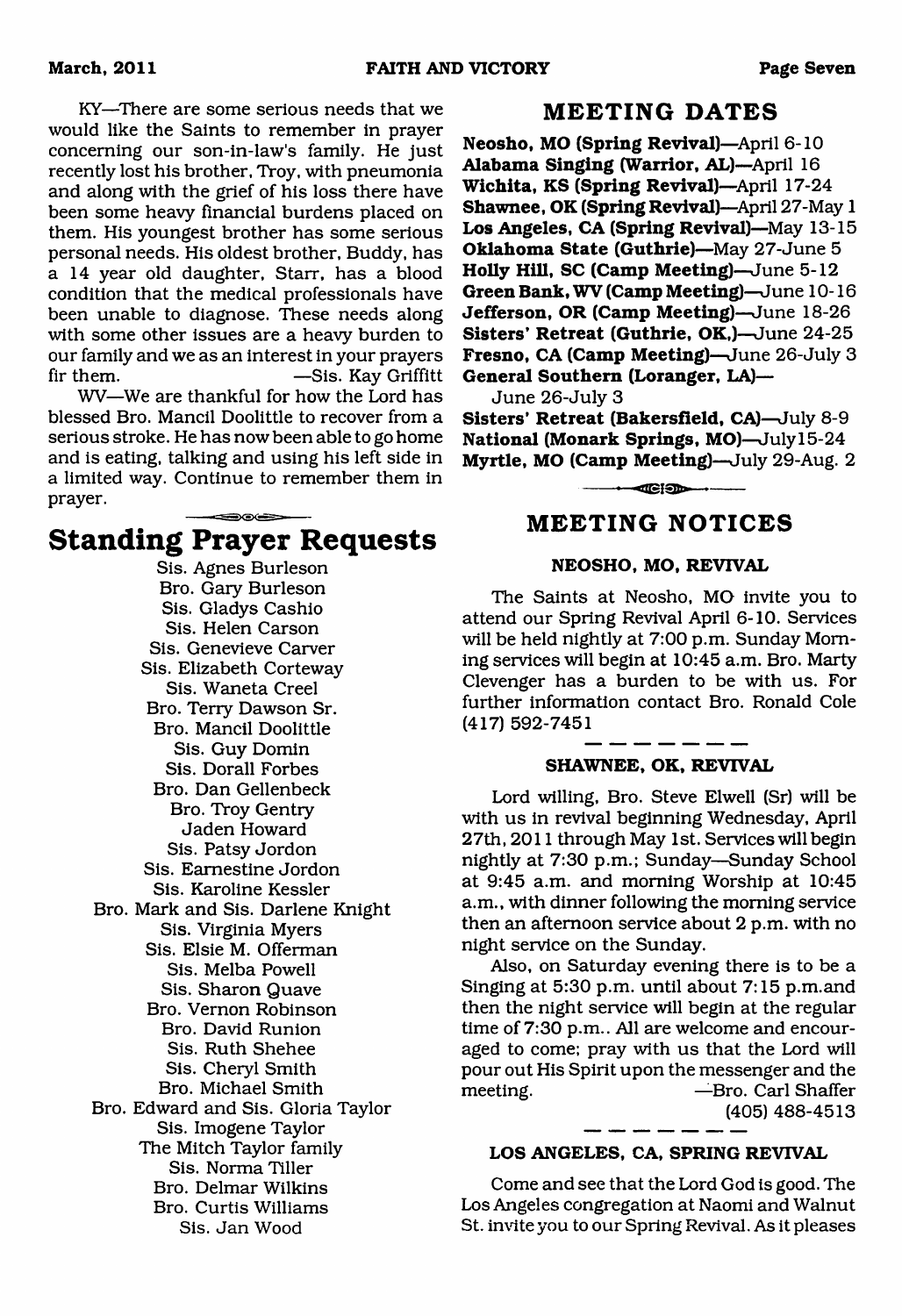God we will open our doors May 13-15. Friday worship 7:00 p.m.; Saturday Worship 11a.m., Youth Focus 4:00 to 6:00 p.m. and Worship 7:00 p.m.; Sunday, Sunday School 10:00 a.m.. Worship 11:00 a.m. and 2:00 p.m.

Church of God, 1381 Walnut St., Los Angeles, CA 90011. Chapel phone: (213) 742-0123.

In His Service, —Pastor A. P. Johnson (760) 868-9492 [pastorx2@hotmail.com](mailto:pastorx2@hotmail.com)

## **ALABAMA SPRING SINGING NEAR WARRIOR, AL**

The Church of God congregation near Warrior, AL is planning a singing April 16th at 6:30 p.m. in the chapel. Activities will begin on Saturday morning at 10:00 a.m. at the C. W. Day Park in Hanceville, which is the same place we had it last year. On Sunday, April 17th, there will be services at 10:00 a.m. and 2:00 p.m. with dinner on the grounds at the chapel. Everyone is welcome.

The chapel is located approximately two miles west of Interstate 65 off exit 289 on Acton Bend Circle.

For further information you may contact Bro. Roy Herron at (205) 647-7869 or Bro. Marshall Whitson at (205) 647-6325 or (205) 317-4151 Cell.

## **WICHITA, KS, SPRING REVIVAL**

The Wichita congregation welcomes you to our spring revival. The meeting will run Sunday, April 17 through Easter Sunday, April 24. Monday through Saturday, services will be held at 11:00 a.m. and 7:30 p.m. On Sunday, services will begin with Sunday School at 9:30 followed by Morning Worship at 10:45 and afternoon and evening services. The final service will be the afternoon service on Sunday.

Please join us and pray for the revival. For more information contact Bro. Emanuel Gracey at (316) 461-1267 or Bro. Theodore McCray at (316) 641-4170.

## **HOLLY HILL, SC, CAMP MEETING**

. — — — — -

We would like to extend a warm welcome to all to attend the Holly Hill, SC Camp Meeting which will be held from Sunday, June 5- Sunday, June 12, 2011. On Sunday, June 5, there will be two services, at 10:00 a.m. and 7:00 p.m. On Monday, June 6 through Saturday, June

11, 2011, there will be two services daily, at 11:00 a.m. and 7:00 p.m. On Sunday, June 12, there will be one service at 10:00 a.m. On Monday through Saturday, we will also plan to have an early morning prayer service at 8:00 a.m. each day. Meals will be served, and there is a limited amount of accommodations available on the grounds on a first-come, first-served basis.

There are several motels located in Santee, which is about 10 miles from the chapel. If you would like to stay on the grounds or if you wish to obtain more information on local motels, please call Sis. Beverly Pratt at 803-496-3057 or Bro. Kevin and Sis. Cheryl Smith at 803-492- 7975. If you cannot attend our meeting, please be in prayer for us that God will meet with us and pour out His Spirit on each service.

In Jesus' Love,

—Bro. Kevin and Sis. Cheryl Smith and the Holly Hill, SC Congregation

------

## **JEFFERSON, OR, CAMP MEETING**

Lord willing, the Jefferson, OR camp meeting will be held the third week of June. The meeting will start Saturday night, June 18th, and run through Sunday morning, June 26th. Morning and night services during the week and an afternoon service on the last Saturday. We do have RV hookups and other sleeping accommodations.

For more information you can contact Bro. Cliff Smith at (503) 581 -4575. We do thank each of you who has supported the camp meeting either in presence or prayer. Please, remember us in prayer

#### **SISTERS' RETREAT 2011**

The Sisters' Retreat 2011 will convene. Lord willing, June 24-25 at the Church of God, Guthrie, Oklahoma congregation. There will be two days starting at 9:00 a.m. All meals are provided. The theme for this year is: Part I, "Her Name Is?" Part II will be, "Lord, Prepare Me To Be A Sanctuary."

The retreat will be supported by freewill offering sent to this address: King's Daughter, P.O. Box 567, Okmulgee, OK 74447-0567. Make check payable to Church of God—King's Daughter. Accommodations will be provided on the campground. For further information please contact Sis. Mary McDonald (918) 758-02222, Cell (918) 752-4205. For directions and accommodations contact Sis. Dena Porter (405) 227- 0937.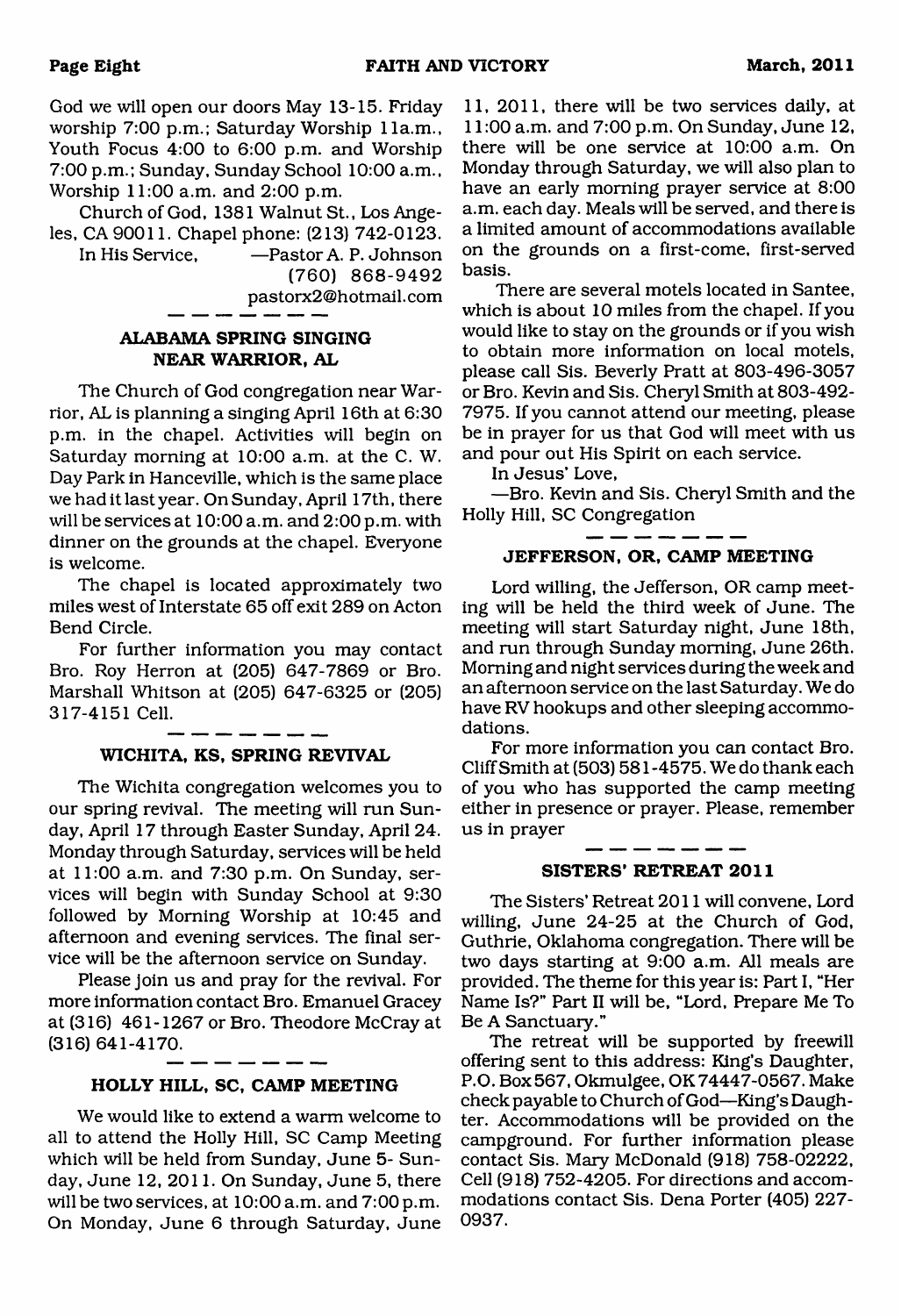#### **FRESNO, CA, CAMP MEETING**

The Saints at Fresno extend a cordial invitation for all to attend our camp meeting that will be held, Lord willing, June 26 - July 3, 2011.

6/26—Sunday 9:30 a.m. Sunday School, 10:30 a.m., 2:00 p.m. and 7:00 p.m. Worship Services,

6/27 - 7/2—Mon. - Sat. Worship Services 11 a.m. and 7 p.m.

7/3—Sunday 9:30 am Sunday School, 10:30am, & 2:00pm Worship Services

For more information you may contact: Sis. Gwendolyn Robinson at 559-233-6492. Sis. Dorothy Gray at 559-229-6395.

Sis. Brian and Sheri Rich at 559-246-0604.

Please continue to pray that the Lord will bless in these meetings. —Sis. Stephanie Pree

### **GENERAL SOUTHERN CAMP MEETING**

Lord willing, the General Southern Camp Meeting at Loranger, Louisiana will begin Sunday, June 26, with morning and evening services daily through Sunday, July 3. If you can join us, come praying for a blessing.

There are separate dormitories available for the brothers and sisters. Electrical and water hook ups are available for those with campers. Meals are provided and expenses met by freewill offerings.

From Loranger, go two miles south and about three and one-half miles east on Hwy. 40.

For those traveling 1-55, the grounds are about 10 miles east of the Tickfaw exit. (At the exit, take Hwy. 442 which runs into Hwy. 40.) For more information, contact Bro. Carlos Doolittle at (985) 878-8122. The chapel phone is (985) 878-2788. Please do support this meeting with your prayers.



**Natalie Norene (Burke) Allen** was the beloved youngest daughter of Waldo and Anna

Burke, born on April 18, 1917, in Douglas County, MO. She was the sister of Waldorf, Dorothy, and Elzonia, who, along with her parents, preceded her in death.

At the age of 18, she married her devoted husband of 48 years, Murphy Allen. They survived the depression, during which their two oldest daughters were bom: Shirley Ann and Carol Lou. Seven years later their first son, Wilbur Dean, was bom. Not until another five years, was the second part of the family added: Janice Sue, Jeanie Joyce and Terry Wallace.

Murphy and Natalie were saved not long before they were married and Murphy went into the ministry as an evangelist early in their marriage. Natalie spent most of her life at home with the children while Murphy traveled. Though he was a loving husband and father, Natalie served as both father and mother in his absence, keeping the home happy and healthy. She certainly patterned her life from the Proverbs 31 woman who prepared for her household, clothing and feeding them well on a limited budget. For years, she channeled her creativity into a home-based business of cake decorating. This is how she provided her family with the little "extras" in life. Many weekends found the family transporting wedding cakes to their respective locations.

Natalie loved to sew, crochet, knit and do many kinds of crafts. At 70 years old, she learned to paint with acrylics and oils. If you were connected to Natalie in any way, you probably have a crafted or painted keepsake. She sewed tiny Barbie doll clothes, crocheted beautiful names for wall framing, made numerous baby afghans, sweaters, hats and booties. She painted many pictures, saws, chums and anything she could put a picture on.

The center of her long life was her children and their offspring. She was truly a matriarch of all of them. Every birthday and Christmas, all 58 of them were remembered.

She was preceded in death by her husband, Murphy, one daughter, Shirley and a son-inlaw, Thurman Sorrell. Surviving her are her five children: Carol Sorrell of Myrtle, MO, W.D. and Maria Allen of Springfield, MO, Jan and Ed Johnston of Neosho, MO, Jeanie and Toney Samons of Fair Grove, MO, and Terry and Nancy Allen of Fair Grove, MO.

She has 18 devoted grandchildren who remember her as "fun loving and giving and who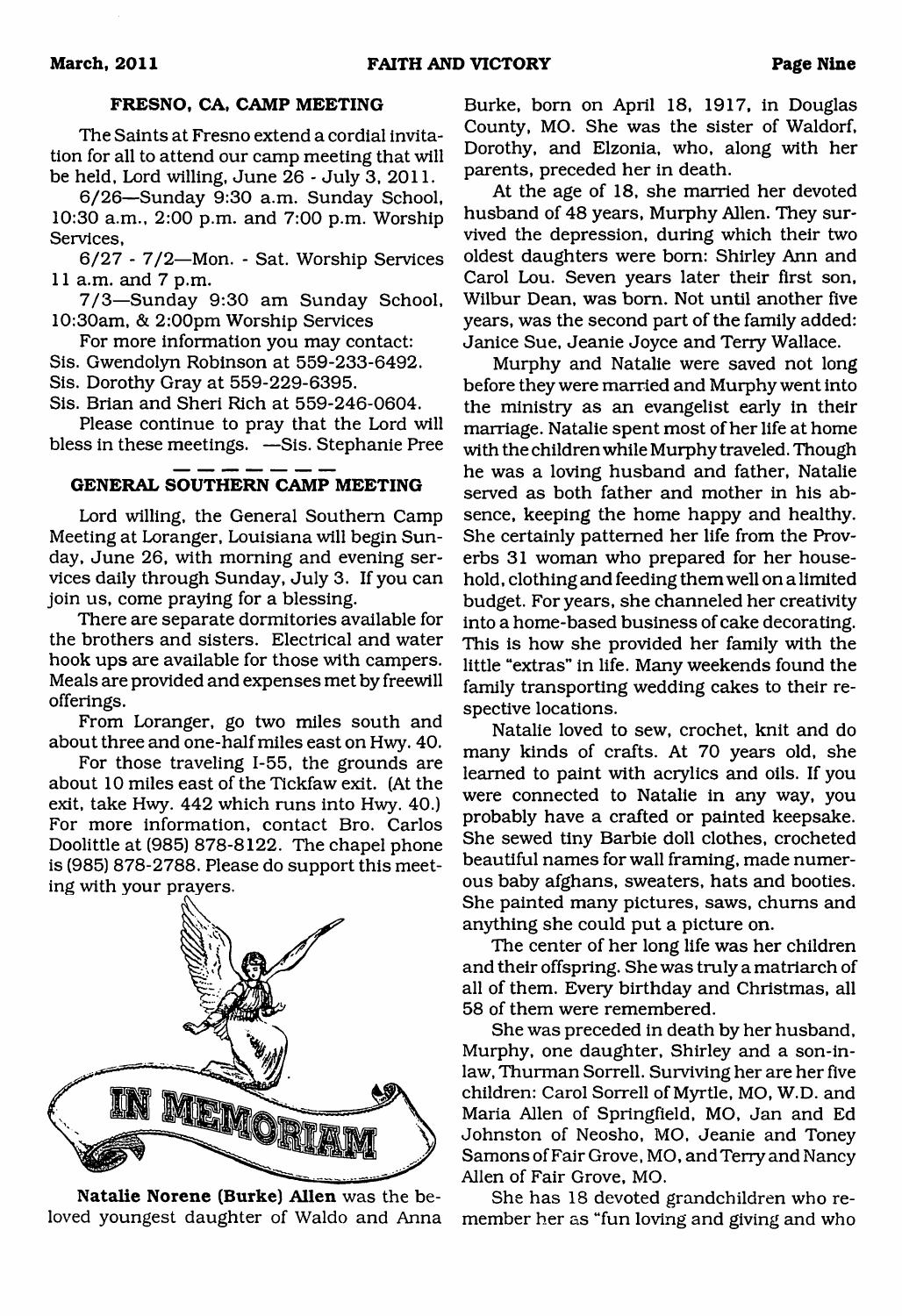always had the cookie jar full. They are: Harlan, Dennis, and Stanley Sorrell, Camille Zacharias, Will Allen, Wendy Jones, Kelly Ross, Adrian and Clint Johnston, Stephanie Sorrell, Kristy Probst, Chad and Andrea Samons, Shana Beverage, Lenee Sorrell, and Brandon, Brad and Boyd Allen. She also has a daughter-in-law, Cynthia Courtney of Claremore, OK, a step-grandson, Atila Mota, two step-great-grandchildren, one nephew. Bob Monro of Ft. Myers, FL, and one niece, Linda Lopez of Portage, IN.

Thirty great-grandchildren remember her mostly as the "little grandma" who sent them a card and \$5 every birthday.

Even after Natalie suffered from a decline in health in January, 2010, she bounced back to life and laughter, amazing her family, friends and the entire Hospice Team! Limited in mobility this last year, she spent hours communicating by cards, letters and phone calls to her friends and extended family at a distance and enjoyed the extra attention from her friends and family locally.

She peacefully departed this life to be with the Lord, February 28, 2011, as the result of a stroke which necessitated her being in bed with limited communication. Even then, she connected with those ministering to her through her eyes, her hand and her still-alert mind.

She is now with the Lord, passing the torch to those of us who remain. She was a wonderful example of devotion to God, portraying a spirit of gratefulness and full living. May we hold the torch as bright and high and keep running to attain our prize as she has done.

Memorial services were officiated by Bro. Michael Smith and Bro. Paul Sorrell. Interment was at the Church of God Cemetery, Myrtle, MO.

**Virgie Lee (House-Walker) Logan** was bom in Dover, Oklahoma as a ray of sunshine on a cold winter day, January 28, 1933. She departed for her eternal home in Glory on November 25, 2010, at the age of 77. Virgie was the sixth of eleven girls born to Robert "Thomas" House and Mary (Phillips) House. She accepted Christ at an early age and became a part of the family of God. Virgie attended the Evening Light Church of God Congregation in Wichita, KS. She loved working with children and was a Sunday School teacher for many years.

Virgie's early childhood in Dover, Oklahoma

was filled with love and lots of hard work. There were no boys in the family, so girls assumed the usual farm chores. Virgie loved to ride horses and care for her younger sisters. She attended school in Dover at Lone Oak and Booker T. Washington. In 1947 the family moved to Wichita, Kansas. The House girls begin to establish their lives anew in "The Big City." Virgie continued her education at Horace Mann and North High Schools.

She met and later married Earl Anderson Walker on October 14, 1950. God granted the desire of their hearts and they became the proud parents of four children. Virgie was a wonderful wife and mother. She took exceptional care of her children and was devoted to her family. Virgie was an excellent cook, homemaker and seamstress and she made many of her children's clothes. She was blessed with seven grandchildren and spoiled them with love.

Virgie was very close to her sisters, often referred to as "Bobskids," they were a close-knit bunch.

On October 19,2004, Virgie suffered a stroke and her health began to decline. She endured a long battle with various illnesses related to the stroke. Early in her affliction she was memorizing Psalms 121:1 and gained daily strength by lifting her eyes to the Lord for help. On Thanksgiving Day she was called home to Glory. Hallelujah!!

Virgie was preceded in death by both of her parents, seven sisters, her beloved husband Earl, who died suddenly in 1980, and her dear grandson, Adrian Olajuwon Crosby in 2006, whom she had nicknamed, "Little Fella," at birth. She leaves to mourn, then cherish her memory, Aunt, Deloris House; Sisters, Ardelia E. McCray-Ballard, Sonya Mae House, and Gaynell N. Ross; Children, Richard D. Walker, Avis E. Crosby, Albert "Tim" Walker and Connie A. Walker; Grandchildren, Nathan L. Crosby, Rameka M. Taylor, Ajail N. Pete (Kinte'), Shaqueita D. Goldman (Desmond), Teanna Moore, and Jonathan Hutton along with six great-grandchildren. Virgie will also be remembered with love by a host of nieces, nephews, cousins, relatives and friends.

Memorial services were officiated by Bro. Emmanuel Gracey. Interment followed at Maple Grove Cemetery, Wichita, KS.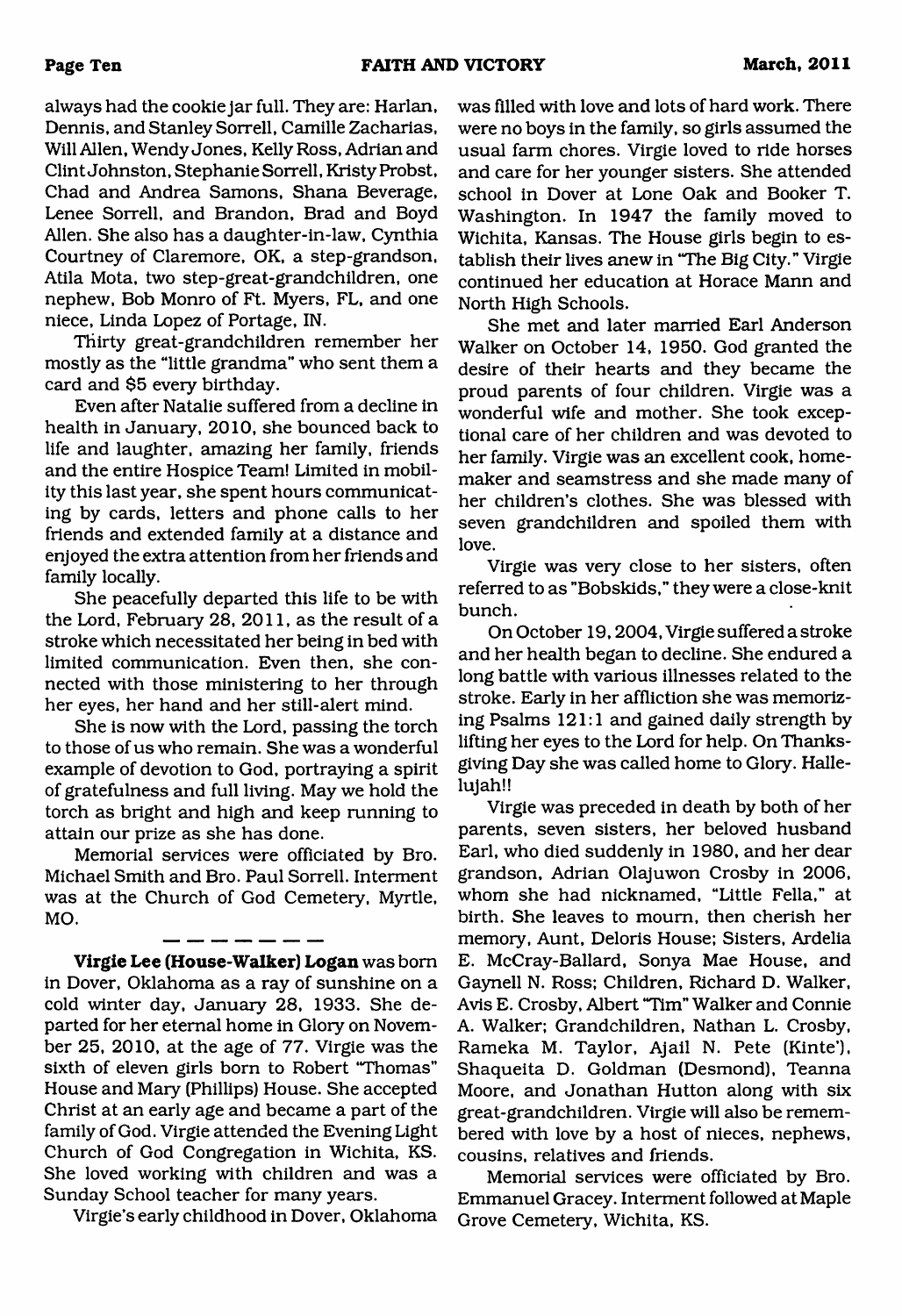**Leon Clyde Phillips** was born on September 6, 1935, in Okemah, Oklahoma, to Willie Lee and Jettie Mae Phillips. He was the youngest of six children—five sons and one daughter, all of which preceded him in death: Oliver Phillips, Tommy Phillips, Sylvester Phillips, Willie Phillips Jr., Lura Mae Phillips.

When Leon was still very young, his parents moved the family west to Fresno, California. This is where Leon spent most of his teenage and young adult years. He graduated from Washington Union High School, in Fresno, California in 1951.

Leon attended the Church of God in Fresno, California. As a young man, he gave his heart to the Lord. He loved the Word of God and enjoyed studying the Scriptures. It was there in the Church of God that he met the love of his life, Juanita Florene Chandler. They were united in Holy Matrimony on September 29, 1957, in Bakersfield, California. Leon took his bride and established residence in Los Angeles, California. To this union seven children were bom, four daughters, and three sons.

Leon lived in the city now, but he still had strong country roots. He loved to garden, growing fruits and vegetables. Harvest time was his favorite time of the year. He loved to share the fruits of his labor with his children, grandchildren, neighbors and friends.

Leon worked hard for most of his life. He was self-employed and for over 40 years ran his own Trucking Company. He also loved real estate and worked it as a side business.

For many years Leon was very active in the Church of God. He was a member of the Local Church Board of Trustees, a Deacon, Sunday School Teacher, and even preached at times. He was dedicated and faithful to his church until his health began to fail.

On Sunday, January 16, 2011, Leon was called home. He leaves to mourn his passing, his wife of 53 years, Juanita F. Phillips: three sons: Michael Wayne Phillips (and Ben Eece Davis-Phillips) of CA, Durwin Clyde Phillips (and Tyricea Phillips) of Adelante, CA, Paul Theodore Phillips of Los Angeles, CA; four daughters: Sheri Ann Francisco (and Wendell Franciso) of Valencia, CA, Phoebe Ellen Phillips of Los Angeles, CA, Zena Florene Phillips of Los Angeles, CA, Nyece Letitia Phillips of Los Angeles, CA; seven grandchildren: Shayla D. Phillips-

McPherson of Bakersfield, CA. Jen Eece M. Phillips of Palmdale, CA, Taylr A. Phillips of Las Vegas, NV, Amethyst E. Phillips of Chicago, IL, Mychael W. Phillips of Berkeley, CA, Phaul Nacolas Phillips of Bakersfield, CA, Aaraunn Leviticus Wesleon Phillips of Bakersfield, CA; great-grandchildren: J'marki McPherson, J'mesyn McPherson, Kiran C. Phillips: his beloved aunt Nellie Gammon of Berkeley, CA; and a host of nieces, nephews, other relatives, Saints and friends.

Memorial services were officiated by Sis. Alice Johnson. Burial followed at Inglewood Park Cemetery, Inglewood, CA.

#### **Acknowledgement**

The family of Leon Phillips thanks you for the many acts of loving kindness shown to us during our breavement. Your thoughtfulness is deeply appreciated and will always be remembered. —The Leon Phillips Family

|                          | FAITH AND Order Blank VICTORY                                                                                                 |                                       |
|--------------------------|-------------------------------------------------------------------------------------------------------------------------------|---------------------------------------|
| CTORY                    | \$5.00 PER YEAR (11 Issues)                                                                                                   |                                       |
| $\bar{z}$                | Mail this form to start or renew your own<br>subscription $-$ give a friend a gift $-$<br>or do both! It only takes a minute. | $\frac{11}{11}$<br>HNL                |
|                          | Your Name                                                                                                                     | VICTO                                 |
|                          |                                                                                                                               |                                       |
|                          | $City$ <sub>_______________</sub> State ______ Zip _____                                                                      |                                       |
|                          | Phone                                                                                                                         |                                       |
| VICTORY FAITH AND<br>AND | Start or renew my<br>Faith and Victory subscription.<br>Send a 1-year gift subscription<br>to the person named below:         | RY FAITH AND VICTO RY FAITH AND VICTO |
| FAITH                    | Gift to $\qquad \qquad$                                                                                                       |                                       |
|                          | Address _____                                                                                                                 |                                       |
|                          |                                                                                                                               |                                       |
| AND VICTORY              | Mail Order Blank and remittance to:                                                                                           |                                       |
|                          | <b>Faith Publishing House</b>                                                                                                 |                                       |
| <b>HILTH</b>             | P.O. Box 518                                                                                                                  |                                       |
|                          | Guthrie, OK 73044<br>3/11                                                                                                     | $\mathbf{X}$                          |
|                          | FAITH AND VICTORY FAITH AND VICTORY                                                                                           |                                       |